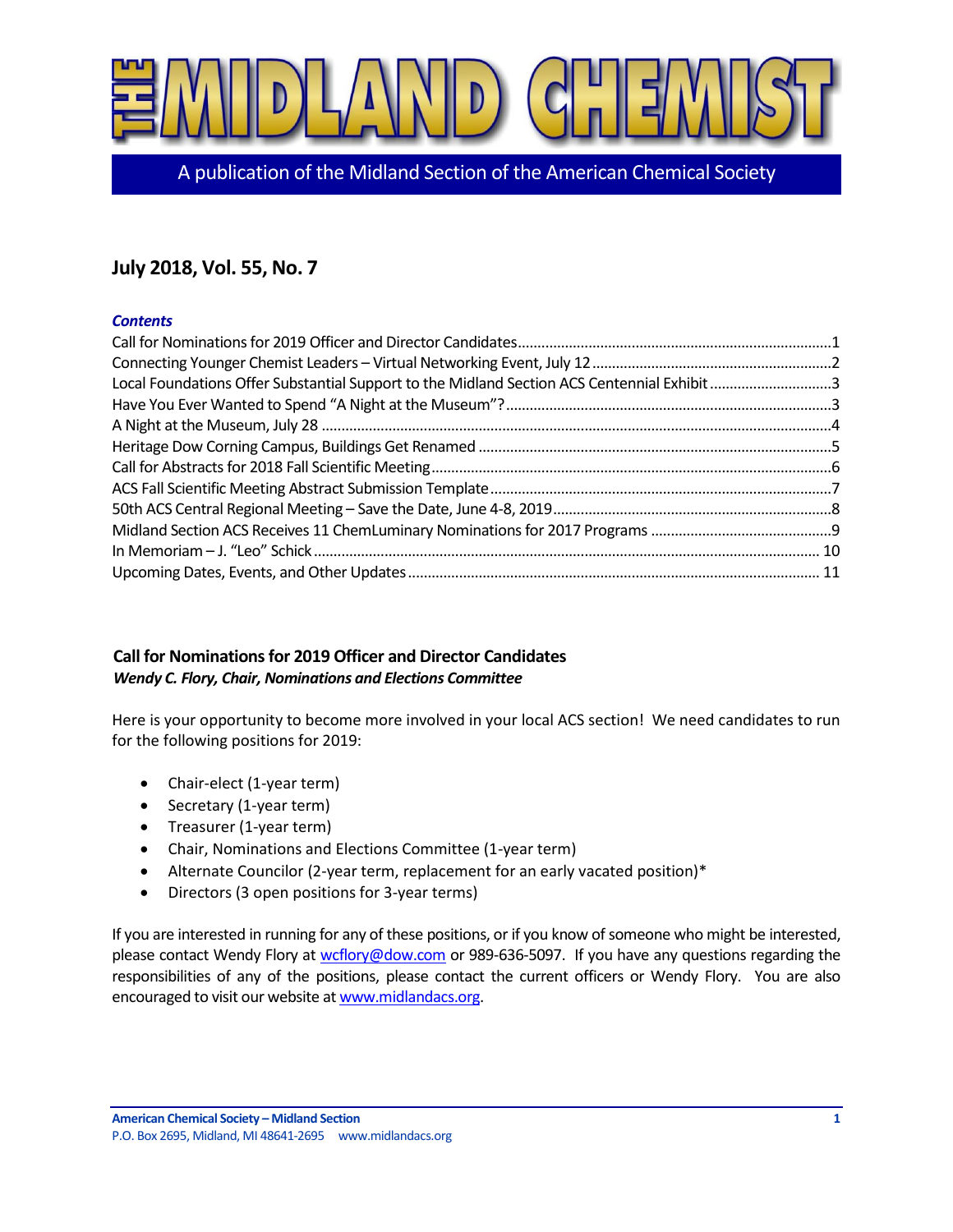### <span id="page-1-0"></span>**Connecting Younger Chemist Leaders – Virtual Networking Event, July 12** *Natalie LaFranzo, Chair, National ACS Younger Chemists Committee*

As my term as Chair of the Younger Chemists Committee (YCC) comes to a close this year, I am eager to help our Committee prepare for their future work. Two of our key goals are *(1) to provide tools and support to younger chemists for diverse career opportunities and development*, and *(2) to foster and connect communities of younger chemists around the world*. To help accomplish this, I'm asking for your help in distributing two opportunities for younger chemists in your network to contribute their thoughts/opinions, and participate in our mission.

First, at right, you'll find an invitation to a [Virtual Networking Event,](https://register.gotowebinar.com/register/6347349076941753347?source=mail+chimp) being held on *July 12 at 1:00 PM EDT*. This is an opportunity for younger chemists to learn more about becoming active in ACS both on a National and Local level, and sharing more about their needs. Please encourage your students and colleagues to register to attend at this link: [Virtual Networking Event.](https://register.gotowebinar.com/register/6347349076941753347?source=mail+chimp)

If they are unable to attend the live event, we've also opened a [Survey](https://www.surveymonkey.com/r/LS-YCC2018) which may be completed any time before August 11. This Survey provides the opportunity for Younger Chemist leaders to express their views and to join in our mission. An incentive will be provided for all those who complete the survey. Younger Chemists may access the Survey at the following link: [https://www.surveymonkey.com/r/LS-](https://www.surveymonkey.com/r/LS-YCC2018)[YCC2018.](https://www.surveymonkey.com/r/LS-YCC2018)

Thank you to each of you for supporting the younger chemists you engage with on a regular basis. If you have personal feedback on ways that our Committee can better serve your students and colleagues, or ways we can better collaborate, I welcome those as well. I appreciate your help in forwarding this information to younger chemist leaders!

## **Free Virtual Networking Event!** July 12 @ 1 PM ET

Younger Chemist Leaders



Join the National Younger Chemists Committee for our Local **Section Leaders Virtual** Networking event!

We're hosting a series of discussions around topics that are important to YOU! Our Local Section YCC leaders.

Join us on a panel discussion with members of National YCC and Local Section YCC (LSYCC) Chairs of Northeastern and East Central Illinois Sections, and share your experiences and upcoming summer programming for your LSYCC. We would like to use this event as an opportunity to connect LSYCCs from all over the country and to set up a communication platform for future collaborations.



RESERVE YOUR SPOT TODAY

**Register Now** 

#### Discussion topics will include:

- · Funding including our Updated **LSYCC and Regional Grant** Forms
- Communication platforms for LSYCC
- How can national YCC help advertise your events?

Sign up to participate today!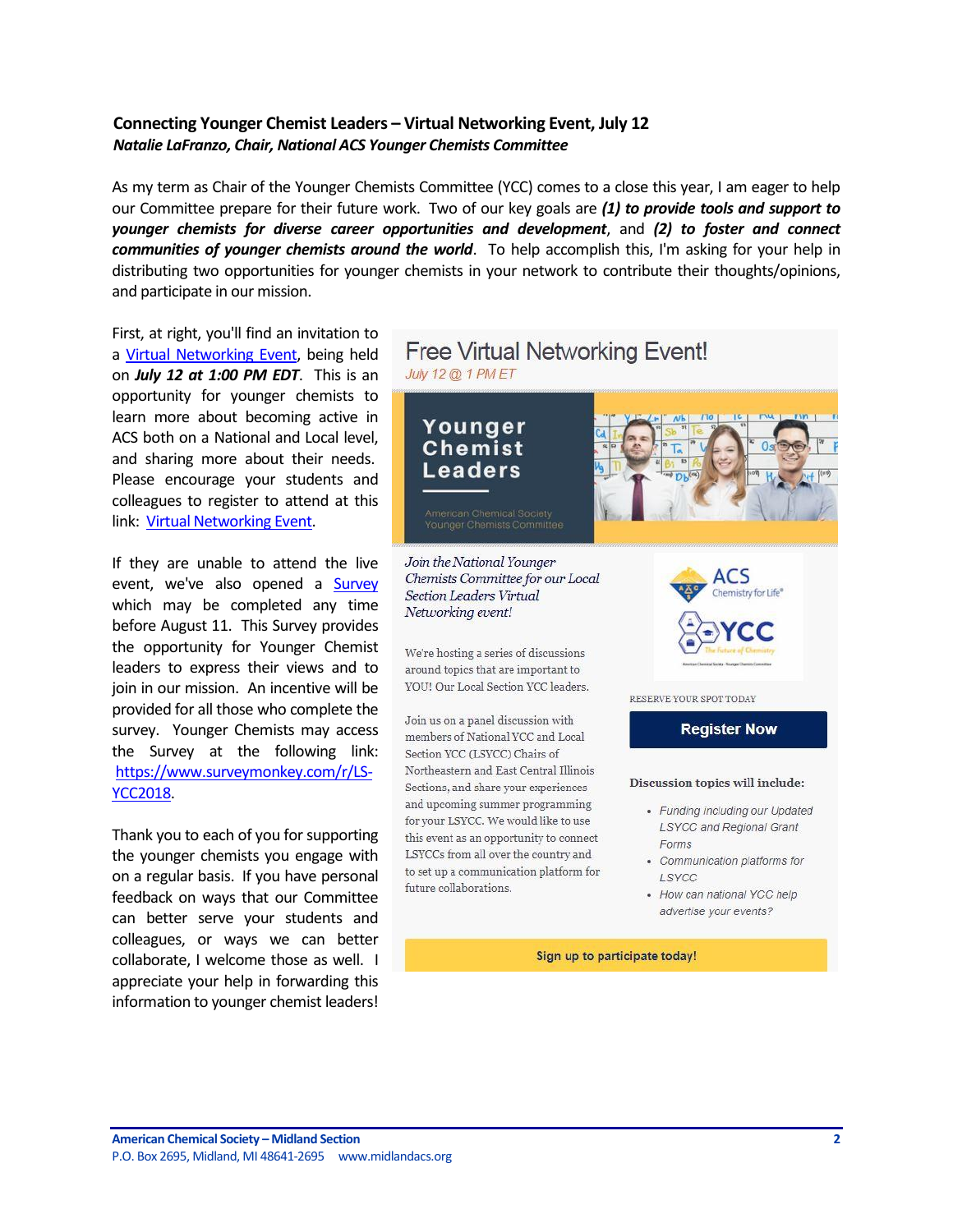### <span id="page-2-0"></span>**Local Foundations Offer Substantial Support to the Midland Section ACS Centennial Exhibit** *Gina Malczewski, 100th Anniversary Committee, Midland Section ACS*

We are very pleased to announce that, to date, three local Midland-area Foundations are contributing to our efforts to commemorate and celebrate 100 years of Midland Section ACS impact. We have received \$50,000 from the Rollin M. Gerstacker Foundation, and have been notified of upcoming donations of \$10,000 from the Charles J. Strosacker Foundation, and \$62,700 from the Herbert H. and Grace A. Dow Foundation. We are grateful and proud of the support shown to us by these philanthropic organizations, and we are dedicated to opening an outstanding exhibit in May 2019.

Our budget for fabricating and publicizing the centennial exhibit is about \$180,000; this includes the services of John Metcalf of Good Design Group LLC, our designer.

We owe a great deal to the support of our committee, whose ad hoc experts include Julie Johnson, Director of Museums at the Midland Center for the Arts; Gary Skory, Director of the Midland County Historical Society; and Dr. Jay Martin, Head of the Museum Studies Department at Central Michigan University. One of Dr. Martin's graduate students, Marc Van Horn, has also joined us. Our base committee consists of Angelo Cassar, Stacy Daniels, Wendell Dilling (Midland Section Historian), Steve Keinath, Gretchen Kohl, Jim Malek, Gina Malczewski, and Joan Sabourin.

The critical effort is just beginning; work on the content of the exhibit has begun! We are also not finished with fundraising. A silent auction event, "A Night at the Museum," is scheduled for Saturday, July 28 (see the accompanying article below). This event will be a great social occasion as well as an opportunity to learn more about the exhibit and to show your support. Registration and payment can be accomplished by using the "SignUpGenius" tab on the Midland Section ACS webpage [\(www.midlandacs.org\)](http://www.midlandacs.org/).

Also, please note that there are still matching funds available for donations made to the "Midland ACS Historical Project Fund" at the Midland Area Community Foundation. See the description of this fund at [Midland ACS Historical Project Fund.](https://www.midlandfoundation.org/fund-list/2017/12/13/midland-acs-historical-project-fund) You can donate online right from that page.

Please contact us if you have a story to tell, an artifact to share, a donation for the auction, or any other contribution to make: [gretchen.kohl@att.net](mailto:gretchen.kohl@att.net) o[r reginamalczewski@gmail.com.](mailto:reginamalczewski@gmail.com) Thank you.

#### <span id="page-2-1"></span>**Have You Ever Wanted to Spend "A Night at the Museum"?** *Gretchen Kohl, 100th Anniversary Committee, Midland Section ACS*

If so, come out and join us for just such a night – plus a chance to bid on other experiences and great artwork at the next event co-sponsored by the Midland Section ACS Centennial Committee and the Silver Circle! On Saturday, July 28, 2018 we will be having a fun evening at the Herbert H. Doan Midland County History Center, from 5:00-9:00 PM. Advance tickets are \$10/person for ACS members and \$15/person for non-ACS members, or \$20/person at the door. Your ticket includes admission to the permanent Midland County historical exhibit, live guitar music by the exceptional area classical guitarist and CMU and Delta College Professor, Brad DeRoche, hors d'oeuvres and one glass of wine (or soft drink). Additional beverages will be available for purchase.

You can also choose to participate in a silent auction of truly artistic treasures (some by our very own Midland Section ACS members), specialty merchandise from local businesses, or to bid on unique experiences, such as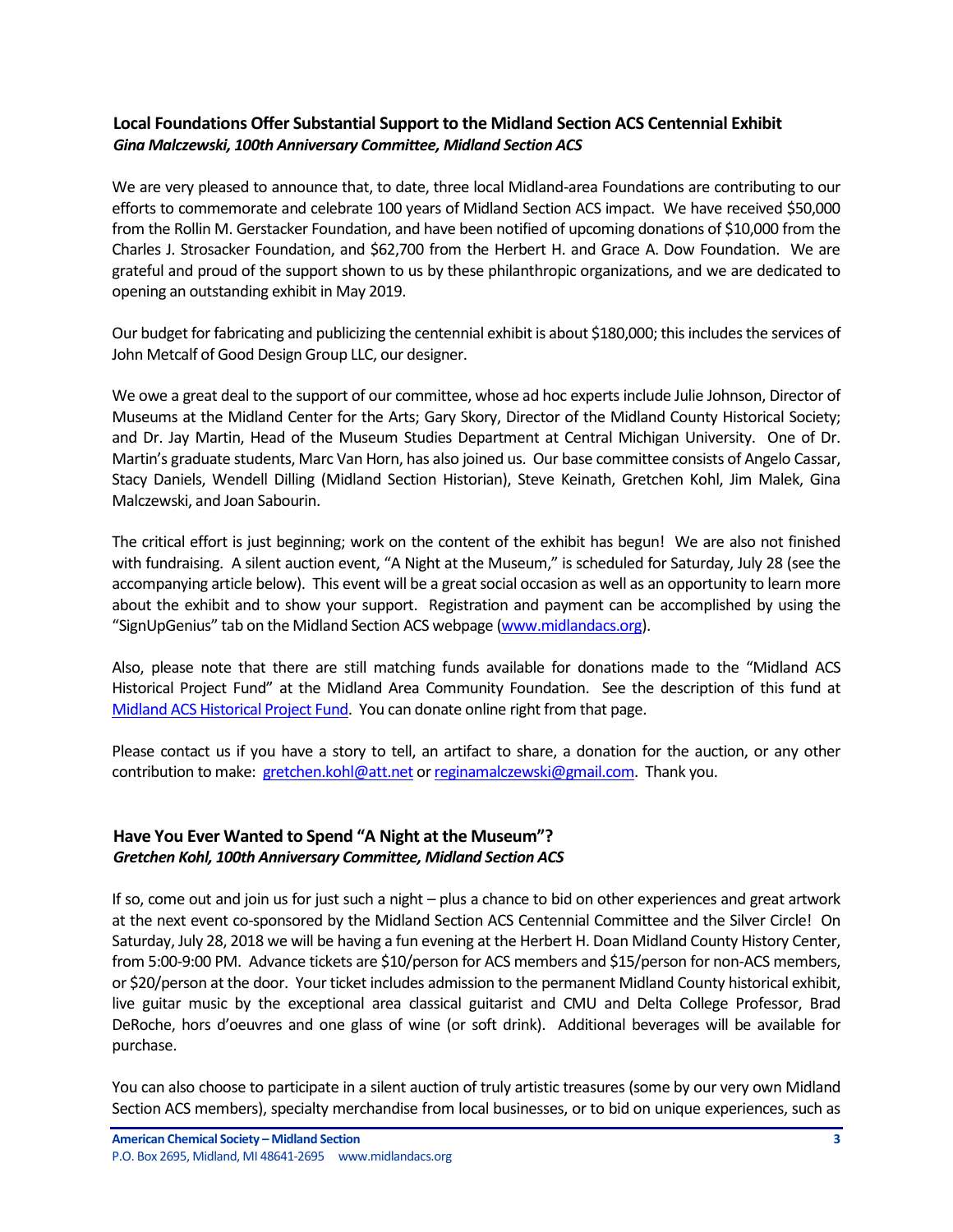an "up-close look" at how the Wolverine Fireworks Team carries out the pyrotechnic display at the end of a Great Lakes Loons game!

All proceeds of the ticket sales and silent auction will go toward the creation and installation of our planned 2019 Midland Section ACS centennial exhibit, which will be housed in the Doan History Center, opening in May 2019 and running through December of next year. The exhibit designer, John Metcalf of Good Design Group LLC, will be on hand to show a computer simulation of our centennial exhibit. We will also be recognizing the community foundations and individuals who have already made significant monetary, in-kind, and volunteer support to the exhibit project so far.

Advance tickets may be purchased by using the SignUpGenius tab on the home page of the Midland Section ACS website [\(www.midlandacs.org\)](http://www.midlandacs.org/). For more information or questions, please contact Gretchen Kohl at 989- 708-9066 o[r gretchen.kohl@att.net.](mailto:gretchen.kohl@att.net)

### <span id="page-3-0"></span>**A Night at the Museum, July 28**

*Gina Malczewski, 100th Anniversary Committee, Midland Section ACS*

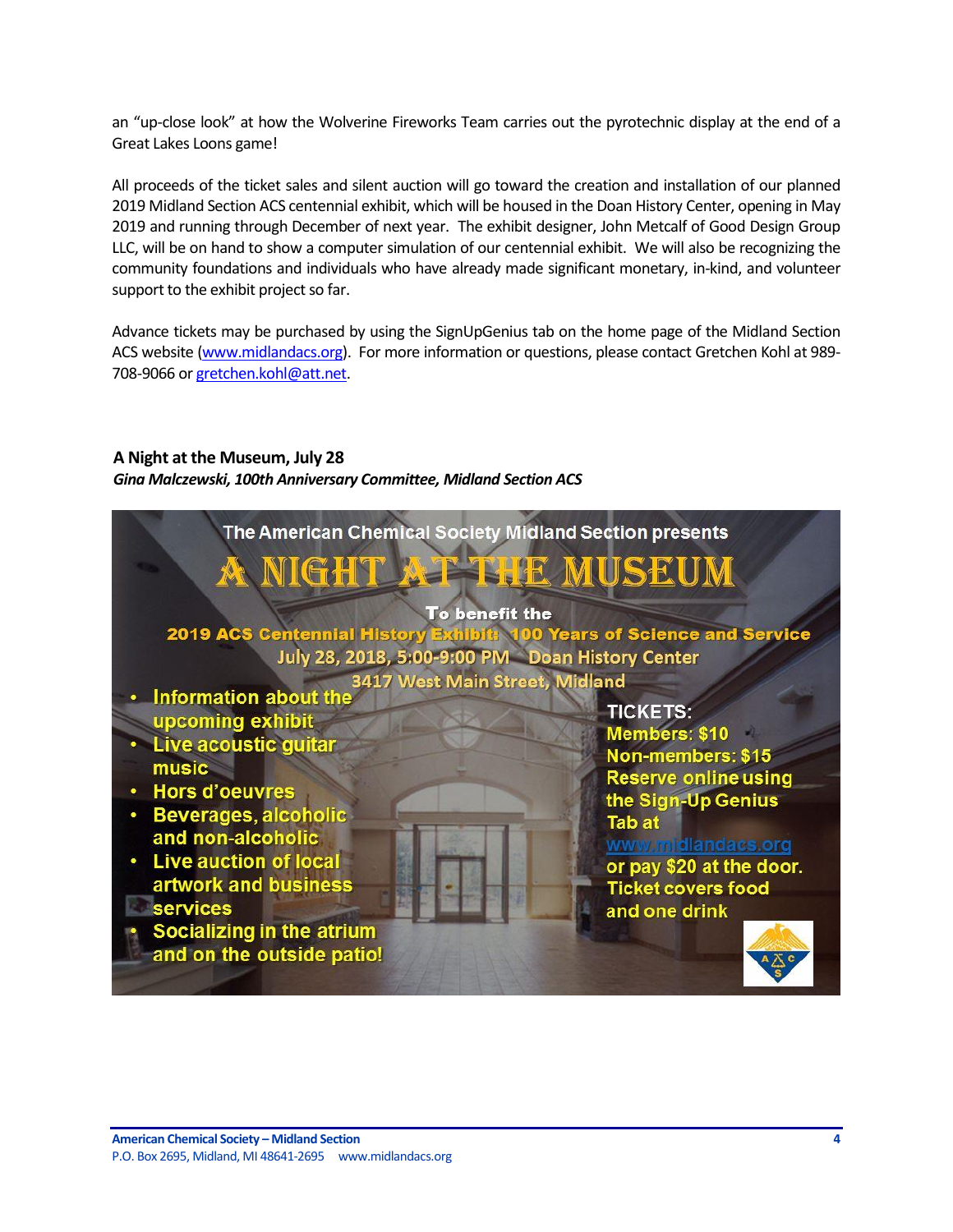### <span id="page-4-0"></span>**Heritage Dow Corning Campus, Buildings Get Renamed** *Steve Keinath, Co-Editor, The Midland Chemist*

Editor's note: The article that appears here is reprinted, in part, from the June 16-17, 2018 (weekend) issue of the *Midland Daily News*.

The Dow Chemical Company hosted a dedication ceremony for the renaming of the heritage Dow Corning headquarters buildings last week, aligned with the two-year anniversary of Dow Chemical's restructuring of Dow Corning's ownership.

Employees, retirees, friends, and families of the honorees gathered to celebrate the announcement. At large, the campus is now named the "Dow Central Campus," acknowledging its central location within the Great Lakes Bay Region.



Pictured above (left to right) are John Edgar, Anna Coleman's nephew; Carol Edgar; Gretchen Kohl, retired International Trade Consultant for Dow Corning; Angelo Cassar, retired process analytical chemist; JoAnn Mentele; and Jim Mentele, retired senior information scientist and scientist emeritus at Dow Corning. (Photo provided)

Buildings at the site were named after important Dow Corning historical figures, keeping with the tradition of other Dow Midland Area Corporate Facilities. The Dow Central Campus now includes the:

- Dow Houghton Center, for Amory Houghton, chairman emeritus of Corning Glass Works, who was instrumental in the establishment and growth of Dow Corning;
- Dow Ludington Center, for John S. "Jack" Ludington, CEO of Dow Corning's international expansion in the 1970s;
- Dow McKennon Center, for Keith R. McKennon, who became chairman and CEO of Dow Corning in 1992 after a 30-year career at Dow;
- Dow Hyde Center, for James Franklin Hyde, often called the "Father of Silicones," who launched the silicone industry in the 1930s; and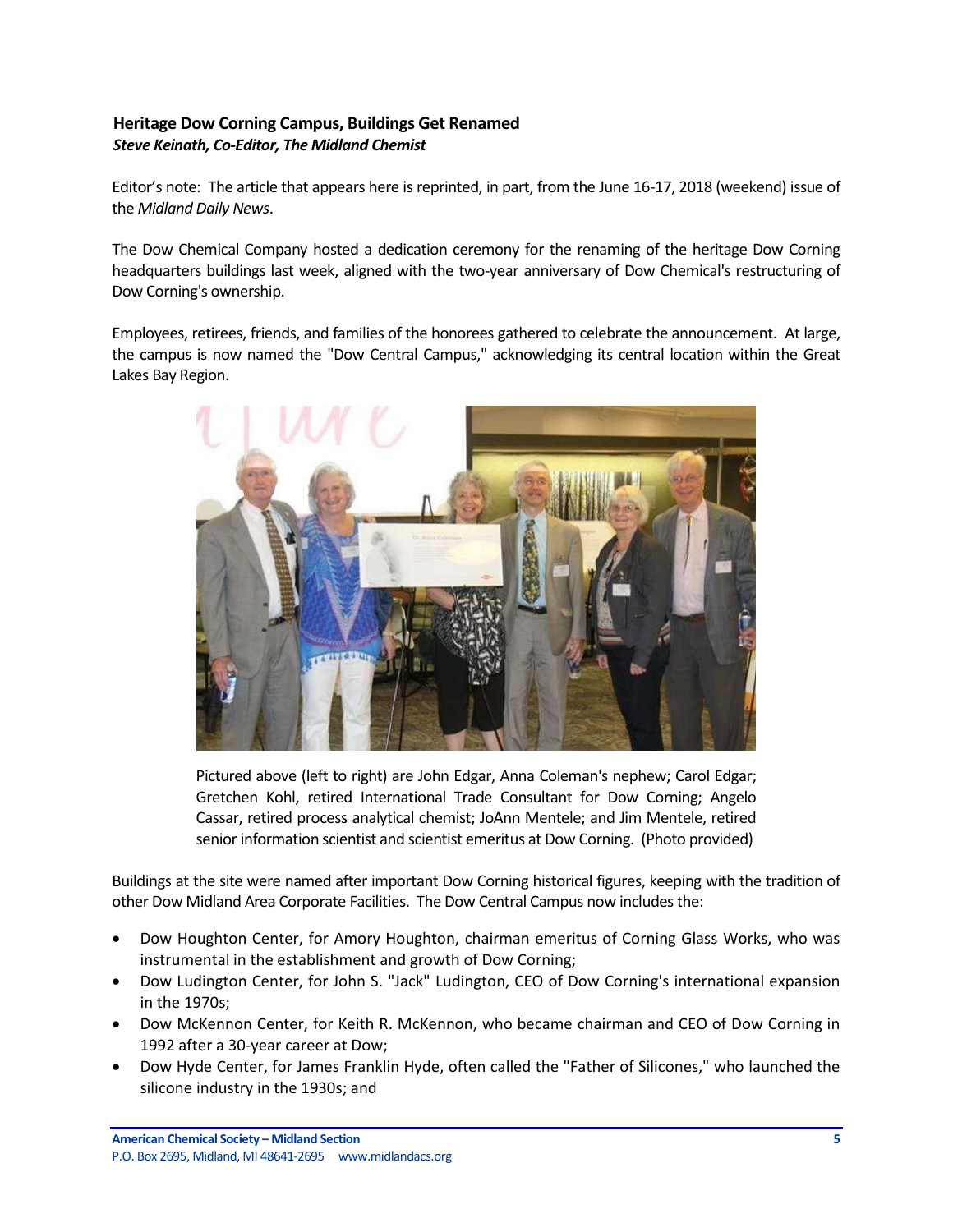Anna Coleman Research Building, for Anna Coleman, a Ph.D. chemist who led Dow Corning through a digitalization of research information that was instrumental for global expansion.

"In celebrating this dedication, I just want to remind us that we never forget that these people we're honoring and many others gave us the right to be here," said Mauro Gregorio, business president, Dow Consumers Solutions. "Dow Corning has a great reputation for innovation, quality and technology. We need to continue that as we expand Dow Consumers Solutions. Today we're here to honor the past but we're also here to deliver the solutions for the future."

Gregorio and other leaders helped unveil the plaques which will be positioned in prominent locations within the five buildings. John Edgar, Anna Coleman's nephew, attended the ceremony and accepted a replica of the plaque to be placed in the Anna Coleman Research Building. Edgar spoke about Coleman's role in digitalization as well as her place in female leadership during her time.

"You can consider yourselves as part of a company that was somewhat a pioneer in paying and treating woman equally according to her contention," Edgar said.

#### <span id="page-5-0"></span>**Call for Abstracts for 2018 Fall Scientific Meeting**

*Eve Suthiwangcharoen and Jennifer Larimer, 2018 Fall Scientific Meeting Committee Co-Chairs, Midland Section ACS*

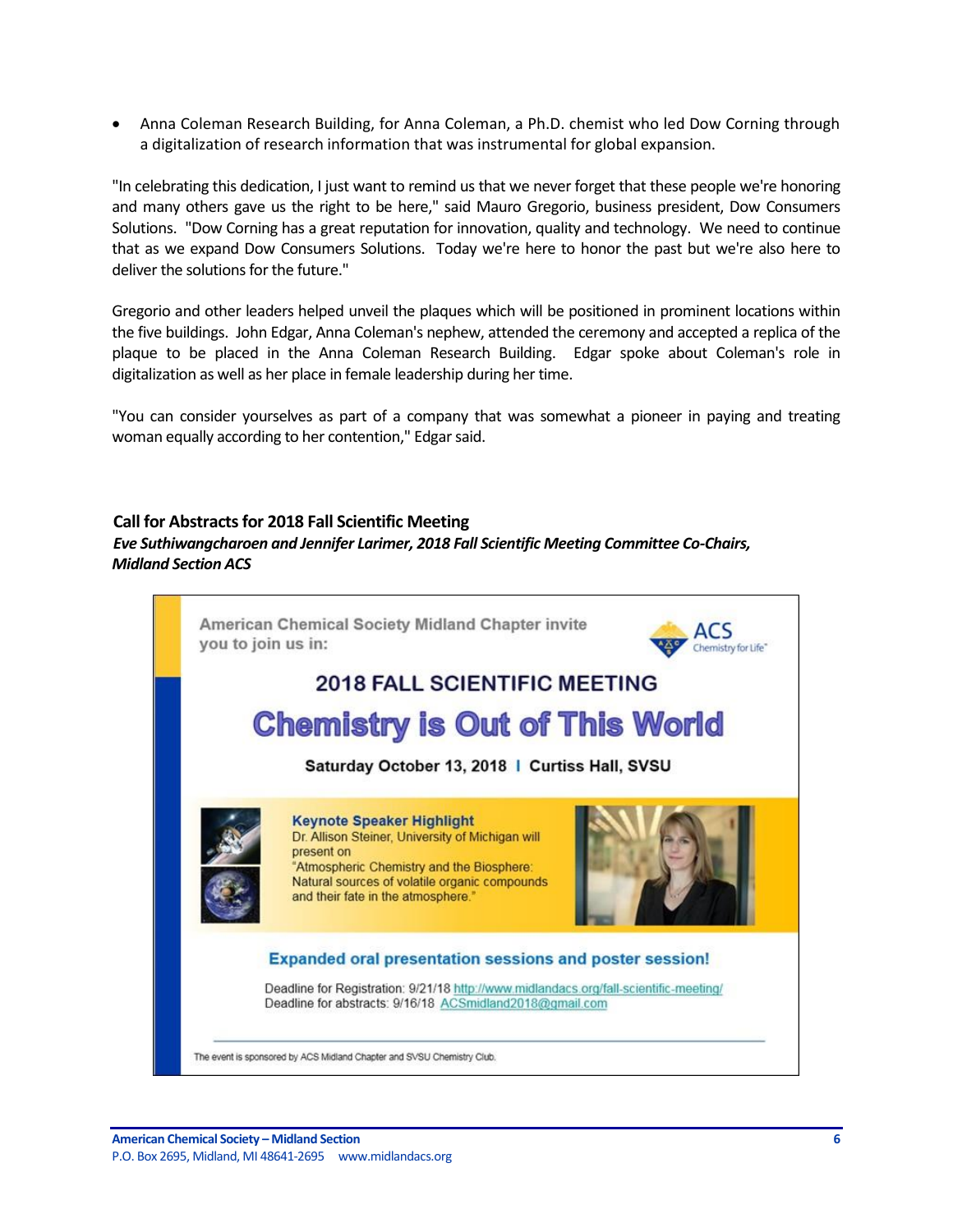#### **Additional Featured Speakers:**

- Dr. Ted Bergin University of Michigan, Astronomy
- Dr. Margaret Wooldridge University of Michigan, Aerospace Engineering
- Dr. Marcos Dantus Michigan State University, Chemistry Department
- Chris Windiate Dow Chemical, TS&D Transportation

#### **Deadline for Abstracts:** September 16, 2018

- Please submit an abstract to **ACSmidland2018@gmail.com for both poster & oral presentations**
- Please use the attached template (see below) to format your abstract
- Oral presentations will be 20 minutes in length with 10 minutes for Q&A
- Posters have suggested dimensions of 48" x 36"
- Strict adherence to the conference theme is not a requirement!

**Deadline for Registration**: September 21, 2018 [\(http://www.midlandacs.org/fall-scientific-meeting/\)](http://www.midlandacs.org/fall-scientific-meeting/)

**Event Cost:** FREE for all attendees!! The only cost associated with the conference is a \$10 charge to cover lunch (if you plan to have lunch at SVSU). The first 100 students who register for the event will get a free lunch!

**Questions:** If you have additional questions, please contact us a[t ACSmidland2018@gmail.com.](mailto:ACSmidland2018@gmail.com)

### **ACS Fall Scientific Meeting Abstract Submission Template**

<span id="page-6-0"></span>**Abstract Title:**

**Presentation Type (Oral/Poster):**

**Presenter Name(s):**

**Presenter Organization/Department:**

**Abstract (300 words maximum):**

*Please complete the form and email to: [ACSmidland2018@gmail.com](mailto:ACSmidland2018@gmail.com)*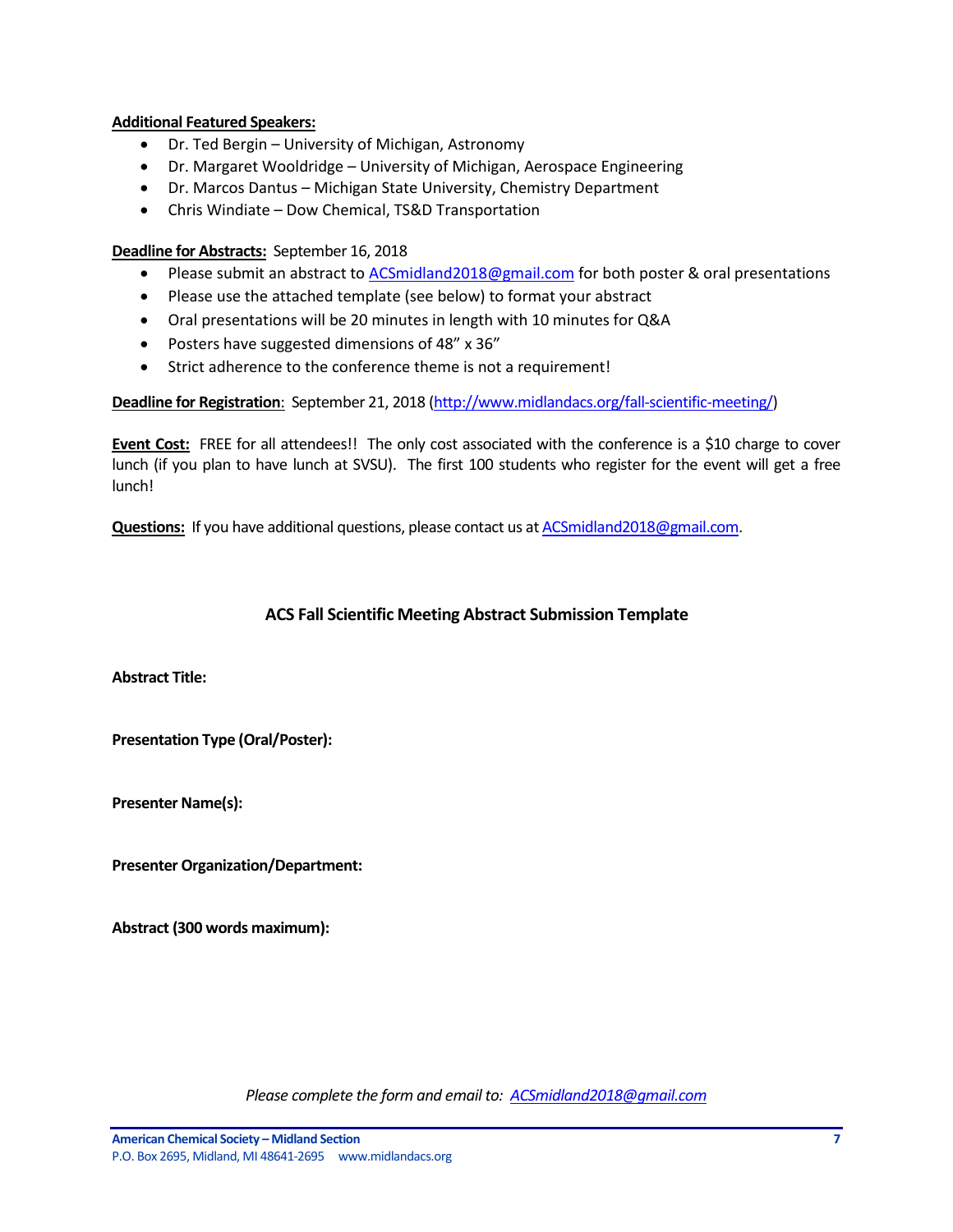<span id="page-7-0"></span>**50th ACS Central Regional Meeting – Save the Date, June 4-8, 2019** *2019 ACS CERM Steering Committee, Midland Section ACS*

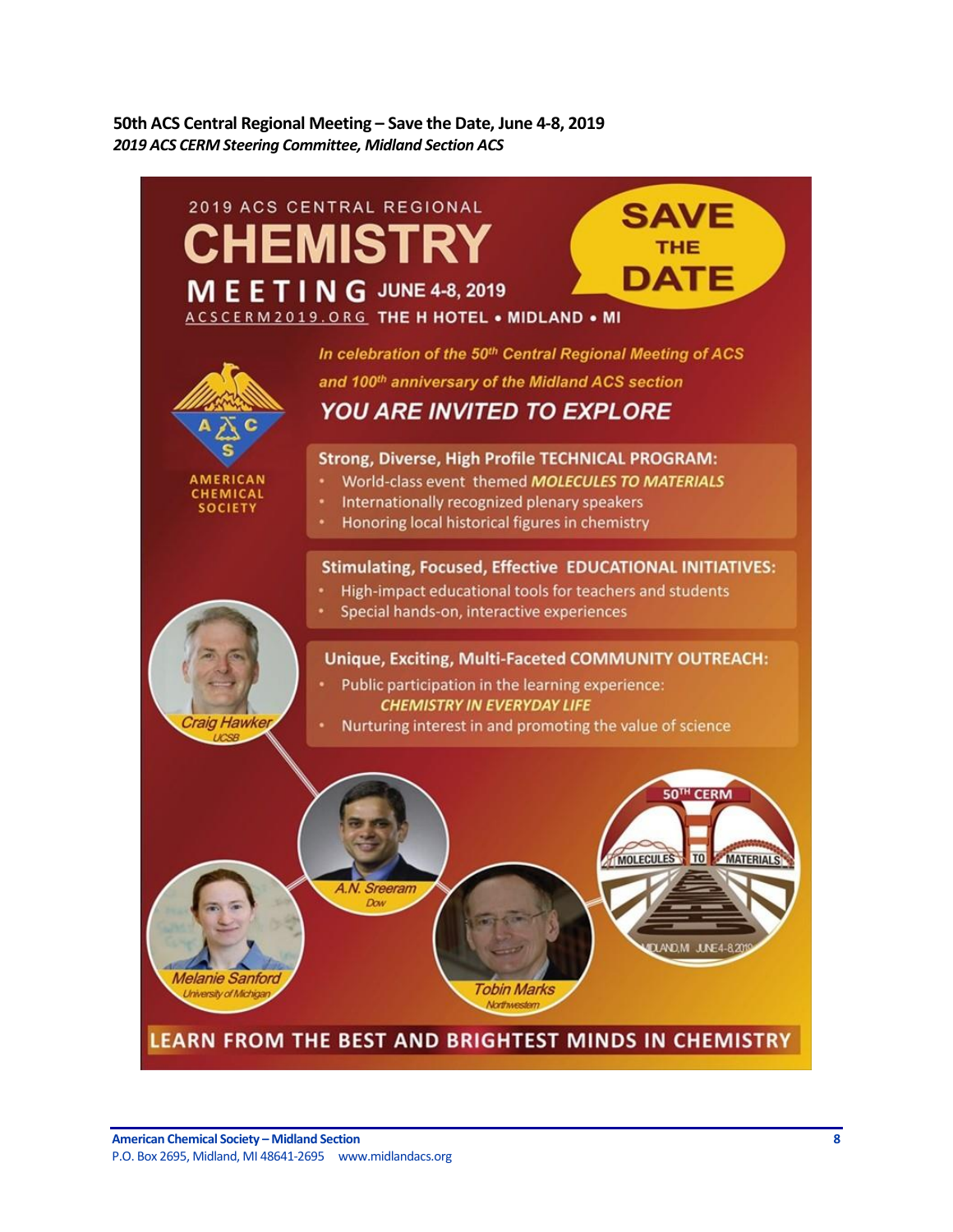### <span id="page-8-0"></span>**Midland Section ACS Receives 11 ChemLuminary Nominations for 2017 Programs** *Gina Malczewski and Anne Kelly-Rowley, Midland Section ACS*

From the 20 award categories that the Midland Section self-nominated on our 2017 Annual Report, the National ACS has selected 11 programs as finalists and these are listed below. The 11th nomination is for Outstanding Section Performance in the Medium Size Category, which considers the overall breadth and effectiveness of local section activities. These nominations represent many volunteer hours, interactions with diverse community groups, and successful engagement on scientific topics at various levels.

Winners will be announced and awards presented at the 256th ACS National Meeting in Boston, MA on Tuesday, August 21, 2018. The presentations will include awards given by 17 national committees of the American Chemical Society. Whatever the outcome of the selection process, we are extremely grateful for the efforts of our volunteers and collaborators, and very proud of our community impact.

| <b>Award Nomination</b>                             | <b>Program(s) Submitted</b>                            |
|-----------------------------------------------------|--------------------------------------------------------|
| Most Creative NCW Celebration Using the Yearly      | "Rock"-related activities at the Delta STEM Festival,  |
| Theme                                               | and hands-on programs with Scouts, Bullock Creek       |
|                                                     | Middle Schoolers, and Delta Possible Dream students    |
|                                                     | during Scientific Wonder and Artful Genius sessions    |
| Global Engagement Award for Local Sections          | Hands-on teacher clinics and workshops in Guatemala    |
|                                                     | (Santa Avelina and University of Guatemala del Valle)  |
| Creative & Innovative Use of the CCED Theme         | Three-venue Earth Day at Chippewa Nature Center,       |
|                                                     | Creative 360, and Midland Recycling Center, with       |
|                                                     | speaker and garden tour                                |
| Best Activity or Program Stimulating Member         | Four events: (a) ACS Day at the Fair, (b) "Mid-        |
| Involvement                                         | Michigan Scientist" Lecture by Professor Angela        |
|                                                     | Wilson, (c) Awards Ceremony Keynote Speech by          |
|                                                     | LaTrease Garrison, and (d) Midland ACS/Dow YRC         |
|                                                     | Jointly-sponsored Seminar by Mark Jones                |
| Local Section Partnership Award                     | Great Lakes Bay STEM Festival at Delta College:        |
|                                                     | Partnership between Dow Chemical, Michigan Tech        |
|                                                     | Mind Trekkers, Delta College, Midland Section ACS,     |
|                                                     | Nexteer, area High School Robotics Program teams,      |
|                                                     | and many other local companies and organizations       |
| Most Innovative New Activity or Program             | MMTG four-day summer camp at Delta College             |
| Outstanding Continuing Public Relations Program     | Midland Section ACS Annual Spring Awards Banquet       |
| of a Local Section                                  |                                                        |
| Best Event or Activity Organized by, or Benefiting, | MMTG social activities, and Lunch & Learn programs     |
| the Applied Chemical Technology Professional        | that offer networking and professional development     |
| Community                                           | opportunities                                          |
| Outstanding High School Student Program Award       | Hands-on Mixtures and Emulsions Labs at Bay City       |
|                                                     | High Schools and at Midland High School                |
| <b>Outstanding Kids and Chemistry Award</b>         | Over 60 community and school programs, planning        |
|                                                     | for CERM 2019 and the summer garden; over 11,000       |
|                                                     | people involved as attendees                           |
| Outstanding Section Performance in the Medium       | Considers the overall breadth and effectiveness of all |
| <b>Size Category</b>                                | local section activities                               |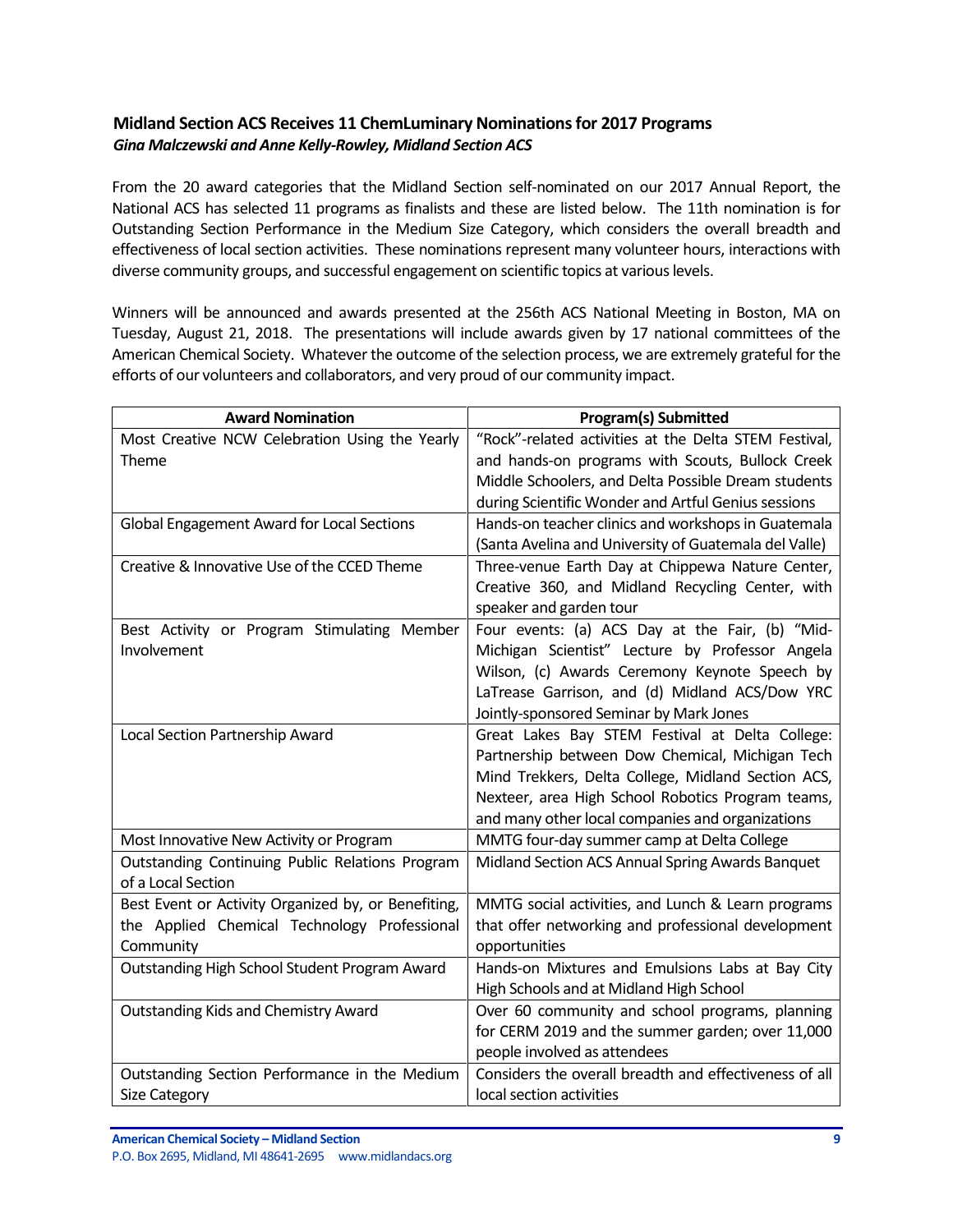### <span id="page-9-0"></span>**In Memoriam – J. "Leo" Schick** *Steve Keinath, Co-Editor, The Midland Chemist*

Editor's note: The obituary notice for Leo Schick as it appears here is reprinted, in part, from the Tuesday, June 26, 2018 issue of the *Midland Daily News*. Leo joined the American Chemical Society as a member in 1943. At the time of his passing, he was a 75-year member of the ACS.



J. "Leo" Schick, 95, of Auburn, MI passed away June 24, 2018 at the Toni and Trish House in Auburn. The son of the late John Leo and Nellie E. (Poole) Schick was born September 10, 1922 in Lycippus, PA. In 1943, he graduated cum laude from St. Vincent College in Latrobe, PA with a BS degree in chemistry. He served in the U.S. Navy as a lieutenant on USS LST 209 that was headed to the invasion of Japan when World War II ended. He married Louise G. Weber on May 18, 1946.

Leo worked at The Dow Chemical Company for 41 years, starting as a research chemist, earning two patents. He retired in 1983 while working in Economic Evaluation as a financial analyst. He was active for many years at St. Gabriel's Parish in Auburn, and served as a Boy Scout leader. He was an avid hunter and outdoorsman.

Surviving Leo are his wife, Louise, of 72 years; and his children, John (Patti) Schick, Tom (Jacque) Schick, Sue (Roger) Smith, Janet (Dave) Ernst, Joan (Doug) Southerland, and Mark (Barb) Schick. He is also survived by 19 grandchildren and 21 great-grandchildren. Leo was preceded in death by his parents; an infant brother, Samuel; his daughter, Mary C. Cook; and grandson, Alan K. Southerland.

The family would like to thank the staff and volunteers of the Toni and Trish House for the compassionate care that they provided.

The funeral liturgy was celebrated at 11:00 AM on Thursday, June 28, 2018 at St. Gabriel Parish (East Campus, Auburn). The Rev. Fr. Thomas E. Sutton officiated with military committal services accorded by the Bay Area Veterans following in St. Anthony Cemetery (Fisherville, MI). Leo's family received friends at the Auburn Chapel of Cunningham-Taylor Funeral Homes, Inc. on Wednesday, June 27, from 2:00-5:00 PM and from 6:00- 8:00 PM. On Thursday morning, June 28, Leo laid in state at the St. Gabriel Parish from 10:00 AM until the time of Mass. A parish vigil service was also held at 7:00 PM on Wednesday evening, June 27 at the funeral home.

Funeral arrangements are in the care of the Auburn Chapel of Cunningham-Taylor Funeral Homes, Inc., 312 West Midland Road, P.O. Box 394, Auburn, MI 48611, Phone 989-662-4711. Those planning an expression of sympathy may wish to consider the Toni and Trish House of Auburn.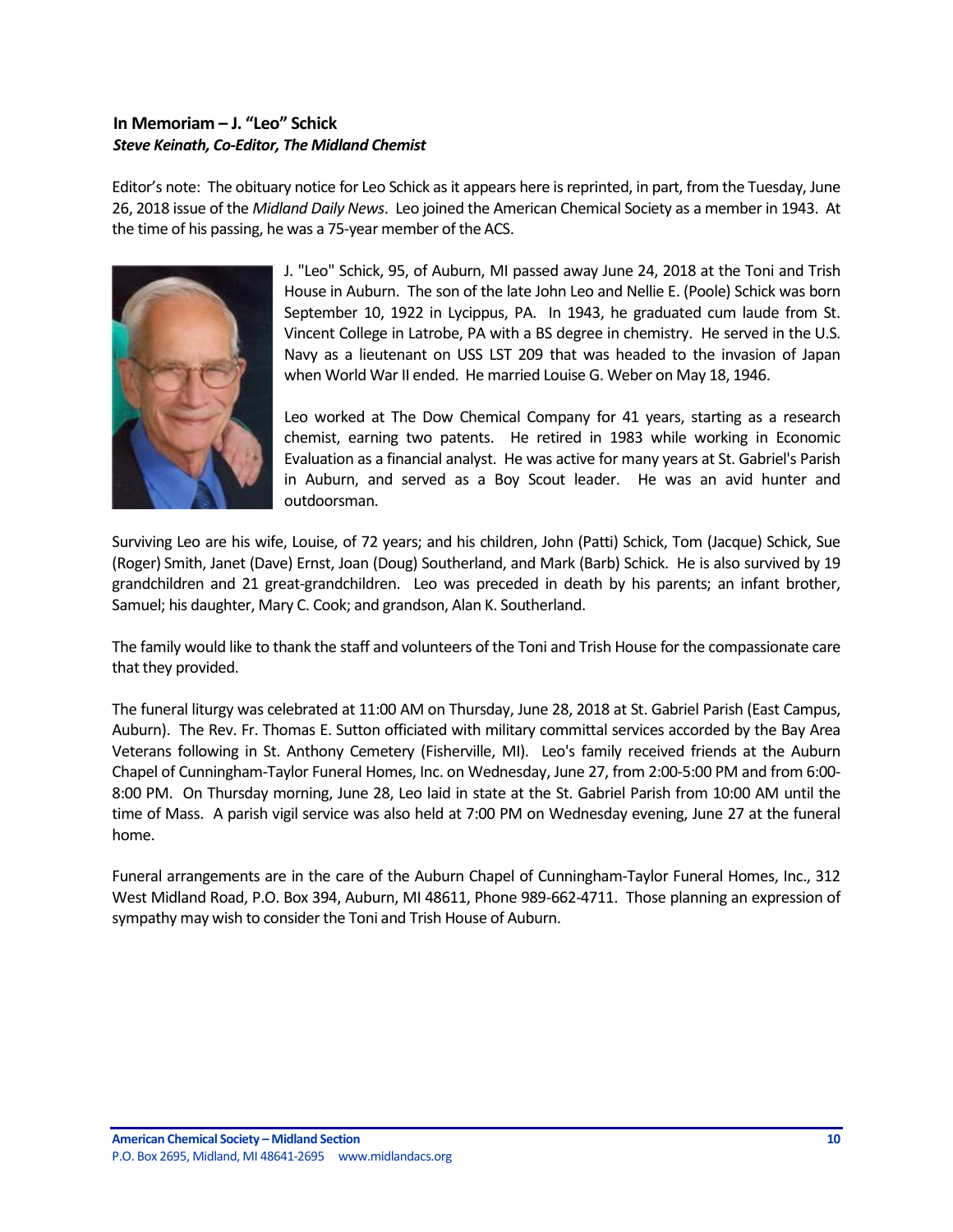#### <span id="page-10-0"></span>**Upcoming Dates, Events, and Other Updates**

- July 12 (1:00 PM) Free *Virtual Networking Event* sponsored by the National ACS Younger Chemists Committee (YCC). To register to attend, please go t[o Virtual Networking Event.](https://register.gotowebinar.com/register/6347349076941753347?source=mail+chimp)
- July 28 (5:00 9:0 PM) *A Night at the Museum*, Midland Section ACS Centennial Committee and Silver Circle co-sponsored fundraising and social event, Herbert D. Doan Midland County History Center, 3417 West Main Street, Midland. Advance tickets, \$10/person for ACS members and \$15/person for non-ACS members, or \$20/person at the door. Tickets may be purchased by using the SignUpGenius tab on the Midland Section ACS website [\(www.midlandacs.org\)](http://www.midlandacs.org/). For more information, or any questions, please contact Gretchen Kohl at 989-708-9066 o[r gretchen.kohl@att.net.](mailto:gretchen.kohl@att.net)
- August 6 (7:00 8:00 PM) ACS Board meeting, MCFTA Board Room (in person), or via a WebEx conference call connection at [Midland Section WebEx Board Meeting August 2018,](https://dow.webex.com/mw3100/mywebex/default.do?service=1&main_url=%2Fmc3100%2Fe.do%3Fsiteurl%3Ddow%26AT%3DMI%26EventID%3D649857842%26MTID%3Dm90f3c89d468751fd497e636af992d221%26Host%3DQUhTSwAAAAR5pPofktJaYPLsXH7mZnFuhA7vH9KTceoBLFIlbvKi-L_2wQ2PyyGlcEx91KfDRarYE5HMPloc7HD46JyY1wy80%26FrameSet%3D2&siteurl=dow&nomenu=true) meeting number/access code: 711 281 322, phone number: 989-633-1166.
- August 19 23 256th ACS National Meeting & Exposition, Boston, MA. For more information, see [https://global.acs.org/events/256th-acs-national-meeting-exposition/.](https://global.acs.org/events/256th-acs-national-meeting-exposition/)
- September 10 (7:00 8:00 PM) ACS Board meeting, MCFTA Board Room (in person), or via a WebEx conference call connection (TBD), phone number: 989-633-1166.
- September 16 **Deadline for submission of abstracts for the Midland Section ACS 2018 Fall Scientific Meeting**. Please submit a title and 300-word abstract to [ACSmidland2018@gmail.com.](mailto:ACSmidland2018@gmail.com) Please see the flyer and abstract template in this newsletter for more details. For any questions, please contact Luqing Xi a[t lqi3@dow.com.](mailto:lqi3@dow.com)
- September 21 **Deadline for Midland Section ACS 2018 Fall Scientific Meeting attendance preregistration**. Please follow the SignUpGenius link at [http://www.midlandacs.org.](http://www.midlandacs.org/) For any questions, please contact Luqing Xi a[t lqi3@dow.com.](mailto:lqi3@dow.com)
- October 1 (7:00 8:00 PM) ACS Board meeting, MCFTA Board Room (in person), or via a WebEx conference call connection (TBD), phone number: 989-633-1166.
- October 13 (Save the Date) Midland Section ACS 2018 Fall Scientific Meeting, Curtiss Hall, Saginaw Valley State University. Meeting theme: *Chemistry Is Out of this World*. The deadline for submission of abstracts is September 16; please submit a title and 300-word abstract to [ACSmidland2018@gmail.com.](mailto:ACSmidland2018@gmail.com) The deadline for 2018 Fall Scientific Meeting attendance preregistration is September 21; please follow the SignUpGenius link at [http://www.midlandacs.org.](http://www.midlandacs.org/) For any questions, please contact Luqing Xi at [lqi3@dow.com.](mailto:lqi3@dow.com)
- November 5 (7:00 8:00 PM) ACS Board meeting, MCFTA Board Room (in person), or via a WebEx conference call connection (TBD), phone number: 989-633-1166.
- December 3 (7:00 8:00 PM) ACS Board meeting, MCFTA Board Room (in person), or via a WebEx conference call connection (TBD), phone number: 989-633-1166.
- June 4-8, 2019 (Save the Date) 50th ACS Central Regional Meeting (2019 CERM), The H Hotel, Midland. Celebrating the 50th Central Regional Meeting of the ACS and the 100th anniversary of the Midland Section of the ACS. Abstract submission will open in December 2018. Please watch for more information a[t https://acscerm2019.org/.](https://acscerm2019.org/)